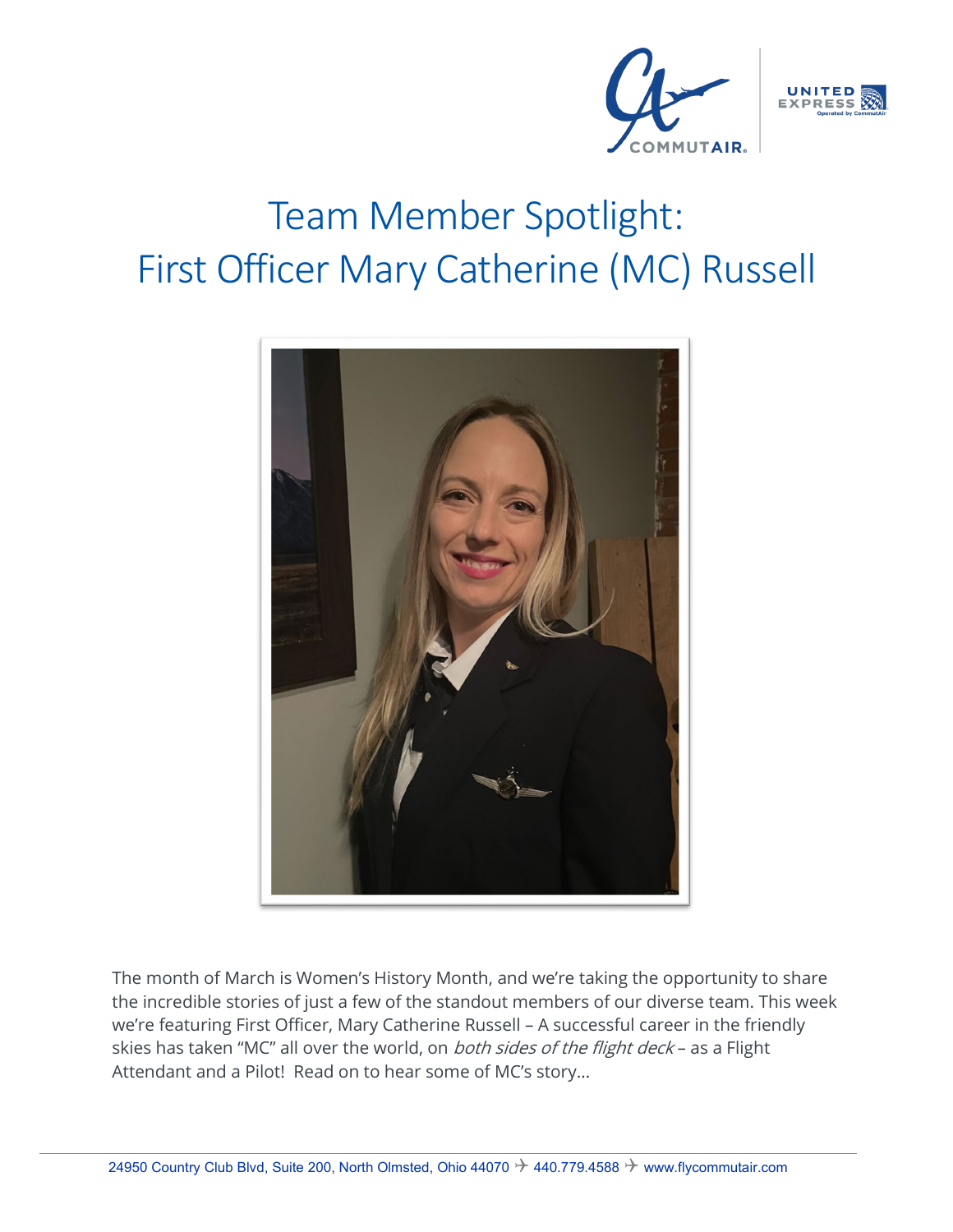



While I was in college, I wasn't sure of the career path I ultimately wanted for myself. My Aunt is a Flight Attendant at Southwest, and at the time my uncle was working as a Pilot for Continental Airlines. After I graduated, my Aunt and I started talking and she suggested I go into aviation as a Flight Attendant. The industry was booming at the time - I was interviewed, hired and put into training within a month at Continental Airlines!

I've always enjoyed traveling – so I saw the immediate opportunity with aviation allowing me to "work as a vacation." As a crew member, not only are we getting paid to visit different places and explore different cities, but it allows us more opportunity to do so on our own time too. Over the years I've benefited from that lifestyle and taken the the opportunity explore, both domestically and internationally: I've visited 36 countries and been on every continent except Antarctica!

## What did your journey to becoming a pilot look like?

I was a Flight Attendant for a total of 16 years (first at Continental then at United) and around the 10-year mark I realized that though I was comfortable, I wanted a new challenge. I was considering going back to school when a pilot asked me during one of our trips, "Why aren't you sitting up front?" I realized I didn't have an answer…and the more I thought about it, the more I realized that becoming a pilot would be the next step for me!

After completing my discovery flight at my local airport, I committed to earning my private pilot license (and waved goodbye to my dreams of a new kitchen) and worked towards earning my ratings over the next couple of years. That's how I started vectoring towards being on the other side of the door, and I'm excited to finally be reaching my goal and starting my Initial Operating Experience as an Airline Pilot.

Because I had a career at United as a mainline Flight Attendant, I was already aware of CommutAir and the role at the regional level. I continued working as a Flight Attendant for my "day job" as I took lessons, built hours and got the credentials required to apply as an Airline Transport Pilot. I was finishing up right as United announced the Aviate program.